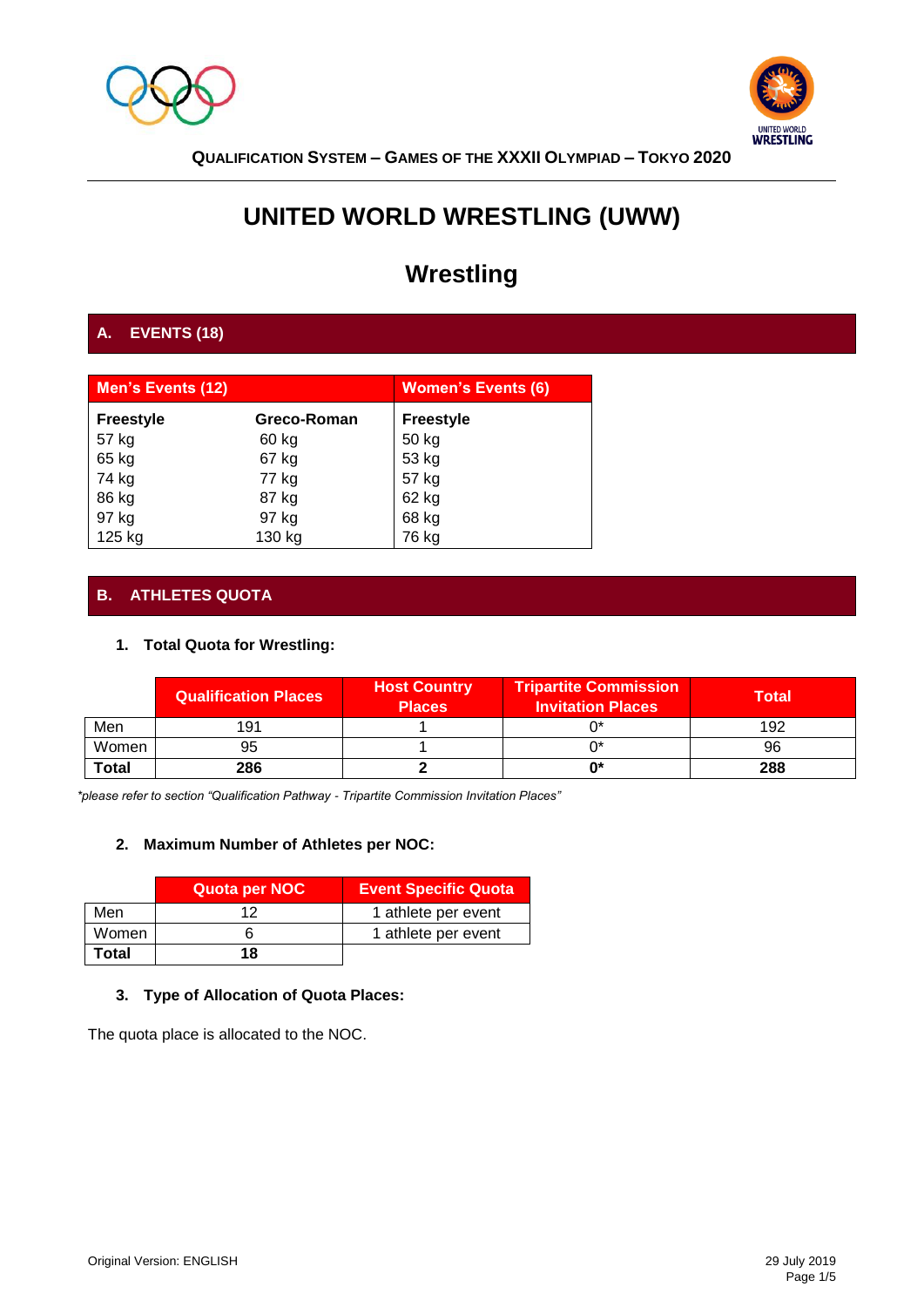



# **C. ATHLETE ELIGIBILITY**

All athletes must comply with the provisions of the Olympic Charter currently in force, including but not limited to, Rule 41 (Nationality of Competitors) and Rule 43 (World Anti-Doping Code and the Olympic Movement Code on the Prevention of Manipulation of Competitions). Only those athletes who comply with the Olympic Charter may participate in the Olympic Games Tokyo 2020 (the "**Olympic Games**").

## **Age Requirements:**

All athletes participating in the Olympic Games Tokyo 2020 must be born:

- **-** On/or before 31 December 2001 (**19** years of age).
- **-** Athletes born between 01 January 2002 and 31 December 2002 will have to provide, at the medical control and weigh-in, a medical certificate and authorisation of a parent or legal guardian to UWW.

#### **Additional IF Eligibility Criteria:**

To be eligible to participate in the qualifying events and in the Olympic Games Tokyo 2020, all athletes must hold a valid license issued by their National Federation and be recorded in UWW's Official database.

# **D. QUALIFICATION PATHWAY**

The qualification events are listed in hierarchical order of qualification.

## **MEN / WOMEN**

For all the wrestling competitions that are part of the qualification system for the Olympic Games Tokyo 2020, the NOCs may enter a maximum of one (1) wrestler per weight category in each style.

| <b>Number of</b><br><b>Quota Places</b> | <b>Qualification Events</b>                                                                                                                                                                                                                                                                                                    |  |  |
|-----------------------------------------|--------------------------------------------------------------------------------------------------------------------------------------------------------------------------------------------------------------------------------------------------------------------------------------------------------------------------------|--|--|
|                                         | 1st phase: 2019 Senior World Championships                                                                                                                                                                                                                                                                                     |  |  |
|                                         | Only athletes whose NOC took part in this following Continental competitions will be able to<br>participate in the 2019 World Championship with the same number of athletes per style:                                                                                                                                         |  |  |
| 108                                     | Africa:<br>2019 Senior African Championships, Hammamet (TUN)<br>2019 Senior Pan-American Championships, Buenos Aires (ARG)<br>America:<br>2019 Senior Asian Championships, Xi'an (CHN)<br>Asia:<br>2019 Senior European Championships, Bucharest (ROU)<br>Europe:<br>2019 Senior Oceania Championships, Yona (GUM)<br>Oceania: |  |  |
|                                         | The first six (6) highest placed athletes in each of the 18 Olympic weight categories at the<br>2019 Senior World Championships will each qualify one (1) quota place for their NOC for<br>the 2020 Olympic Games.                                                                                                             |  |  |
|                                         | 2nd phase: 2020 Continental Qualification Tournaments                                                                                                                                                                                                                                                                          |  |  |
|                                         | Only athletes of the continent concerned whose NOC took part in the 2020 Senior<br>Continental Championships will be able to participate in the Continental Qualification<br>tournament with the same number of athletes per style                                                                                             |  |  |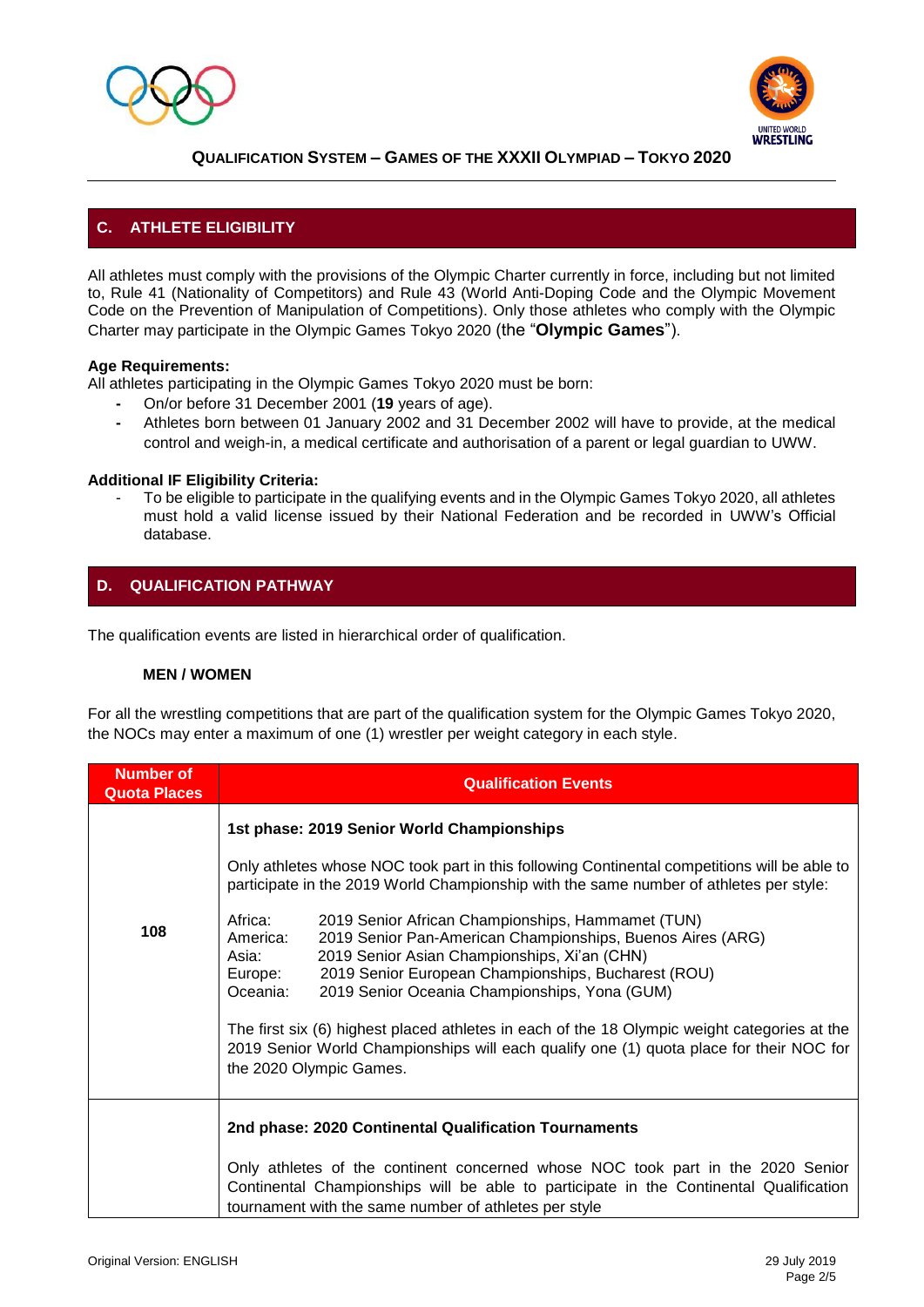



| America: 36<br><b>Asia: 36</b><br>Europe: 36<br>Oceania/Africa:<br>36<br><b>Total: 144</b> | Each Continent will organize a specific Olympic Qualification Tournament with the exception<br>of Oceania and Africa which will have one (1) joined Qualification Tournament.<br>Athletes who qualified quota places for their NOC at the 2019 Senior World Championships<br>will not have the right to take part in the Continental qualification tournaments of this 2nd<br>phase. The NOCs/NFs will not be able to send other athletes in the weight categories in<br>which they have already qualified a quota place. The NOCs/NFs will not be able to<br>participate with more athletes than the number who took part in the 2020 Senior Continental<br>Championships.   |
|--------------------------------------------------------------------------------------------|-------------------------------------------------------------------------------------------------------------------------------------------------------------------------------------------------------------------------------------------------------------------------------------------------------------------------------------------------------------------------------------------------------------------------------------------------------------------------------------------------------------------------------------------------------------------------------------------------------------------------------------------------------------------------------|
|                                                                                            | The two (2) highest placed athletes at each Continental Qualification tournament in each of<br>the 18 Olympic weight categories will qualify one (1) quota place each for their NOC for the<br>Olympic Games Tokyo 2020.<br>For the Asian Continental Qualification tournament, in case the Host Country (JPN) does                                                                                                                                                                                                                                                                                                                                                           |
|                                                                                            | not obtain at least one (1) man and one (1) woman qualification place the highest ranked<br>Japanese athlete per gender across the weight categories will obtain the quota place<br>reducing the qualification places to 34 for Asia.                                                                                                                                                                                                                                                                                                                                                                                                                                         |
| 36                                                                                         | 3rd phase: 2020 World Qualification Tournament<br>Athletes who qualified quota places for their NOC at the 2019 Senior World Championships<br>and the 2020 Continental Qualification tournaments will not have the right to take part in this<br>3rd qualification phase. The NOCs/NFs will not be able to send other athletes in the weight<br>categories in which they have already qualified a quota place.<br>All the other NOCs/NFs of all the continents may participate in this 3rd phase.<br>The two (2) highest placed athletes in each of the 18 Olympic weight categories will qualify<br>one (1) quota place each for their NOC for the Olympic Games Tokyo 2020. |

# **HOST COUNTRY PLACES**

In case the Host Country has not qualified any quota places through the three (3) qualification phases. The Host Country has one (1) guaranteed quota place per gender, this will be allocated to the highest ranked Japanese athlete at the continental qualification event in Asia (see Phase 2 above).

In case Japan has the same rank in two (2) different events, Japan NOC has to determine which event they will enter an athlete.

## **TRIPARTITE COMMISSION INVITATION PLACES**

On 1 October 2019, the International Olympic Committee will invite all eligible NOCs to submit their requests for Tripartite Commission Invitation Places. The deadline for NOCs to submit their requests is 17 January 2020.

In Wrestling, no Tripartite Commission Invitation Places will be directly allocated as part of the athletes' quota. Tripartite Commission Places may be offered to NOCs within the reallocation process for unused qualification places in individual events, once the initial quota allocation has been completed, as described in paragraph **F. Reallocation of Unused Qualification Places**.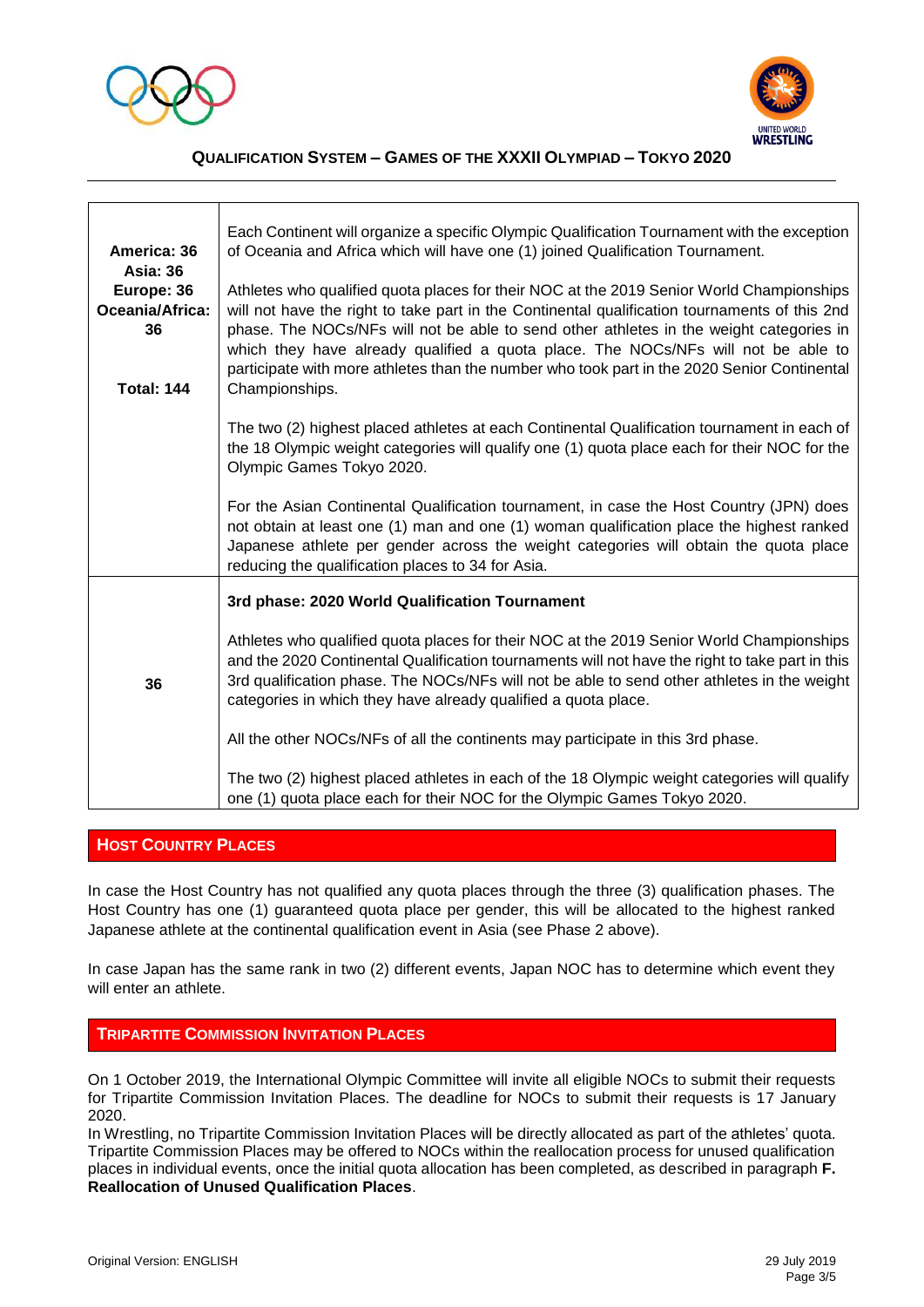



The Tripartite Commission will confirm, in writing, the allocation of invitation places to the relevant NOCs after the end of the qualification period for the concerned sport.

Detailed information on Tripartite Invitation places is contained in the *"Games of the XXXII Olympiad, Tokyo 2020 - Olympic Games Tripartite Commission Invitation Places - Allocation Procedure and Regulations*".

# **E. CONFIRMATION PROCESS FOR QUOTA PLACES**

#### **CONFIRMATION OF QUALIFICATION PLACES**

Following each qualification event, UWW will publish the results on its website [\(https://unitedworldwrestling.org/](https://unitedworldwrestling.org/) under the left menu – Governance – Games) and inform the respective NOCs of their allocated quota places.

The NOCs will then have two (2) weeks to confirm if they wish to use these quota places, as detailed in paragraph **G. Qualification Timeline.**

#### **CONFIRMATION OF HOST COUNTRY PLACES**

In case not previously qualified, the Host NOC has to confirm the use of the allocated quota places to UWW by the end of the qualification period.

## **F. REALLOCATION OF UNUSED QUOTA PLACES**

#### **REALLOCATION OF UNUSED QUALIFICATION PLACES**

If an allocated quota place is not confirmed by the NOC by the confirmation of quota place deadline or is declined by the NOC, the quota place will be reallocated in the same weight category to the NOC of the next best ranked athlete, not yet qualified, in the qualification event where the quota place was obtained, and respecting the maximum number of athletes per NOC specified in paragraph **B. Athletes Quota**.

If a weight category counts less than 8 athletes and the quota place has to be reallocated, it will be reallocated to the Tripartite Commission Invitation Places.

## **REALLOCATION OF UNUSED HOST COUNTRY PLACES**

For each place obtained by the Host Country through the qualification phases or not used by the Host Country, the corresponding number of Host Country places will be reallocated to the Asian Continental Qualification tournament.

## **REALLOCATION OF UNUSED TRIPARTITE COMMISSION INVITATION PLACES**

If the Tripartite Commission is not able to allocate a Tripartite Commission Invitation Place, UWW will reallocate it to the next highest ranked NOC/NF at the 2019 Senior World Championships across all events which has not qualified any quota place for the 2020 Olympic Games. In case of a tie, the NOC who scored the most Technical Points will get the quota place.